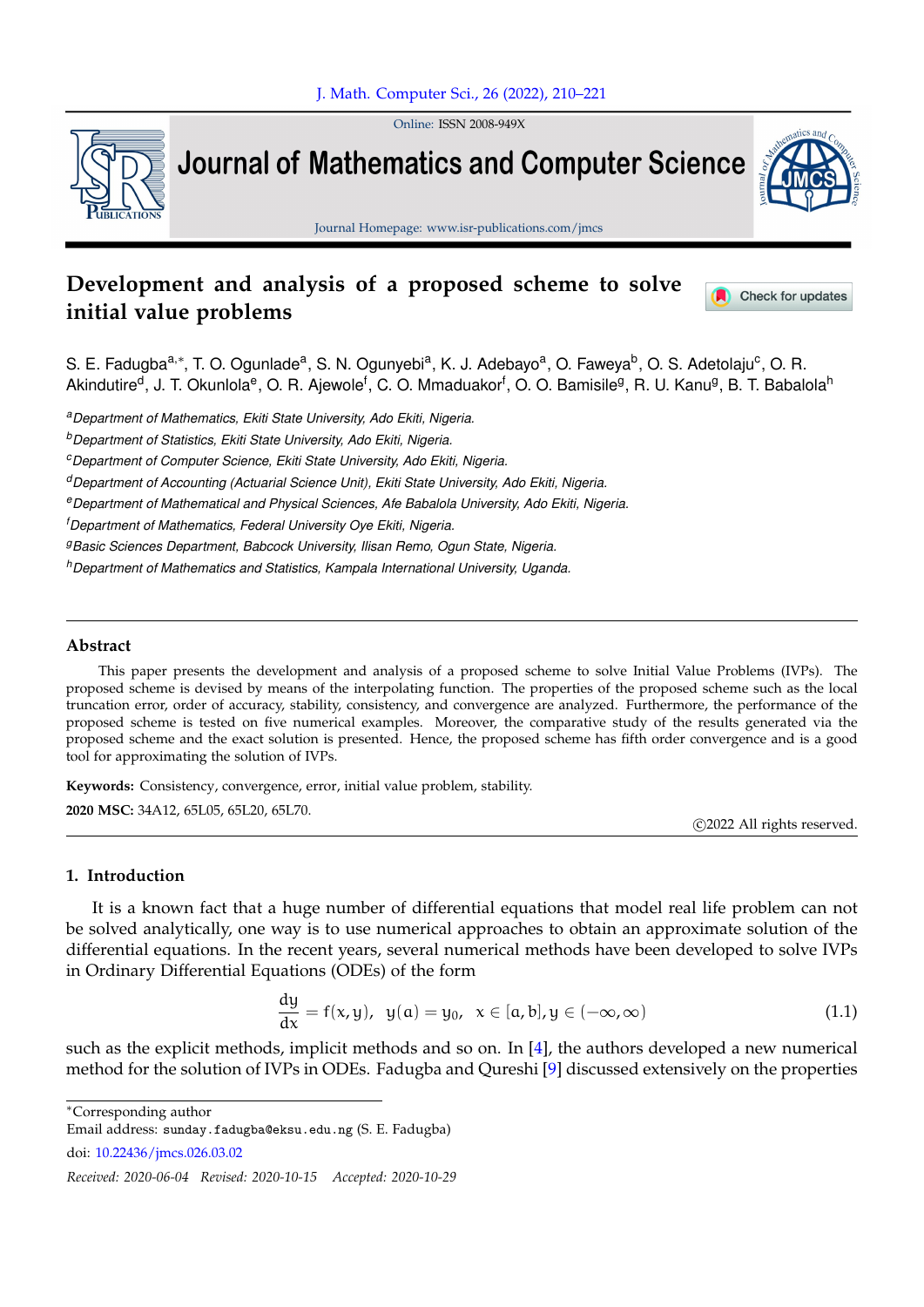of a one-step numerical method of order two for the solution of continuous dynamical systems. Fadugba and Idowu [\[5\]](#page-10-1) applied a new numerical method of third order accuracy for the solution of IVPs in ODEs. They also analysed the properties of the method. Islam [\[10\]](#page-11-1) applied fourth-order Runge-Kutta method to solve some IVPs in ODEs. For more details on the numerical solutions of IVPs in ODEs, see [\[1–](#page-10-2)[3,](#page-10-3) [6–](#page-10-4) [8,](#page-11-2) [11,](#page-11-3) [13,](#page-11-4) [15\]](#page-11-5), just to mention a few. In this paper, a proposed scheme is developed and analyzed for the solution of IVPs in ODEs. The error analysis of the scheme in terms of maximum absolute relative error, absolute relative error and  $\ell^2$ -error norm is investigated. The rest of the paper is outlined as follows. In Section [2,](#page-1-0) the derivation of the proposed scheme is presented. The properties of the proposed scheme were analyzed in Section [3.](#page-3-0) Section [4](#page-5-0) presents numerical examples and discussion of results. Section [5](#page-10-5) concludes the paper.

#### <span id="page-1-0"></span>**2. Derivation of the Proposed Scheme**

Consider an interpolating function of the form

<span id="page-1-1"></span>
$$
F(x) = \sum_{j=0}^{5} \beta_j x^j + \beta_6 e^c,
$$
 (2.1)

where  $β_0$ ,  $β_2$ ,  $β_3$ ,  $β_4$ ,  $β_5$ ,  $β_6$  are undetermined constants and c is a constant. The integration interval of [a, b] is defined as  $a = x_0 \le x \le x_n = b$ . The step length is defined as

$$
h = \frac{b - a}{N}.
$$
\n(2.2)

The mesh point is defined as

<span id="page-1-2"></span>
$$
x_n = nh, \quad n = 1(1)N \tag{2.3}
$$

<span id="page-1-6"></span>or

<span id="page-1-5"></span>
$$
x_{n+1} = (n+1)h, \quad n = 0(1)N - 1 \tag{2.4}
$$

with  $x_0 = 0$ . Expanding [\(2.1\)](#page-1-1) at the points  $x_n$  and  $x_{n+1}$  yields

$$
F(x_n) = \sum_{j=0}^{5} \beta_j x_n^j + \beta_6 e^c
$$
 (2.5)

<span id="page-1-4"></span>and

<span id="page-1-3"></span>
$$
F(x_{n+1}) = \sum_{j=0}^{5} \beta_j x_{n+1}^j + \beta_6 e^c,
$$
\n(2.6)

respectively. Differentiating [\(2.5\)](#page-1-2) five times yields

$$
f_n = \beta_1 + 2x_n \beta_2 + 3x_n^2 \beta_3 + 4x_n^3 \beta_4 + 5x_n^4 \beta_5,
$$
  
\n
$$
f_n^{(1)} = 2\beta_2 + 6x_n \beta_3 + 12x_n^2 \beta_4 + 20x_n^3 \beta_5,
$$
  
\n
$$
f_n^{(2)} = 6\beta_3 + 24x_n \beta_4 + 60x_n^2 \beta_5,
$$
  
\n
$$
f_n^{(3)} = 24\beta_4 + 120x_n \beta_5,
$$
  
\n
$$
f_n^{(4)} = 120\beta_5.
$$
\n(2.7)

Equation [\(2.7\)](#page-1-3) can be written in the form  $AX = b$ , where

$$
A = \left[\begin{array}{cccc} 1 & 2x_n & 3x_n^2 & 4x_n^3 & 5x_n^4 \\ 0 & 2 & 6x_n & 12x_n^2 & 20x_n^3 \\ 0 & 0 & 6 & 24x_n & 60x_n^2 \\ 0 & 0 & 0 & 24 & 120x_n \\ 0 & 0 & 0 & 0 & 120 \end{array}\right], \quad X = \left[\begin{array}{c} \beta_1 \\ \beta_2 \\ \beta_3 \\ \beta_4 \\ \beta_5 \end{array}\right], \quad b = \left[\begin{array}{c} f_n \\ f_n^{(1)} \\ f_n^{(2)} \\ f_n^{(3)} \\ f_n^{(4)} \end{array}\right].
$$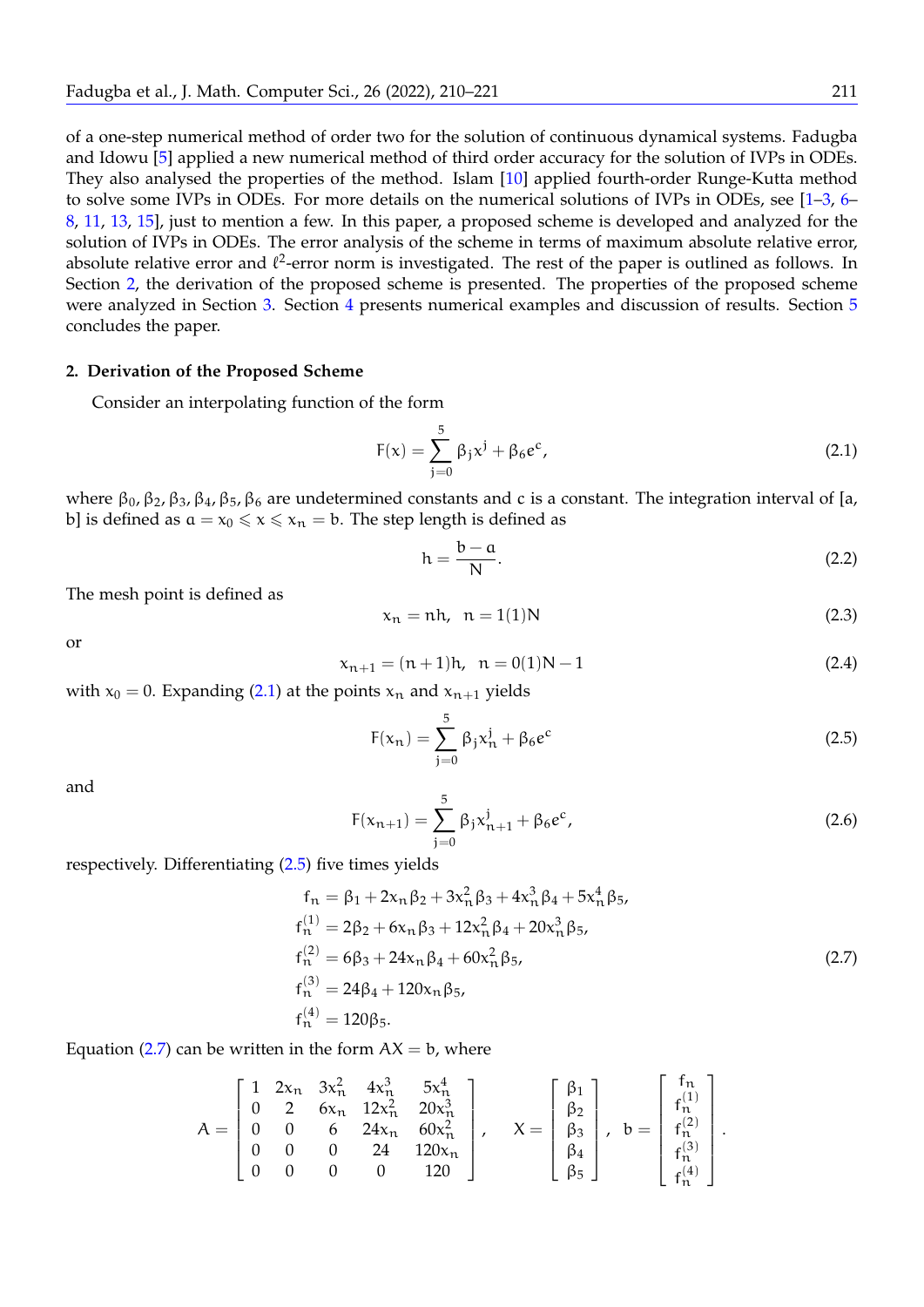<span id="page-2-0"></span>Thus,

$$
\begin{bmatrix} 1 & 2x_n & 3x_n^2 & 4x_n^3 & 5x_n^4 \ 0 & 2 & 6x_n & 12x_n^2 & 20x_n^3 \ 0 & 0 & 6 & 24x_n & 60x_n^2 \ 0 & 0 & 0 & 24 & 120x_n \ 0 & 0 & 0 & 0 & 120 \end{bmatrix} \begin{bmatrix} \beta_1 \\ \beta_2 \\ \beta_3 \\ \beta_4 \\ \beta_5 \end{bmatrix} = \begin{bmatrix} f_n \\ f_n^{(1)} \\ f_n^{(2)} \\ f_n^{(3)} \\ f_n^{(4)} \end{bmatrix}.
$$
 (2.8)

Solving [\(2.8\)](#page-2-0) by means of the Gauss Jordan method yields

<span id="page-2-2"></span>
$$
\beta_1 = \frac{1}{24} \left( 24f_n - 24x_n f_n^{(1)} + 12x_n^2 f_n^{(2)} - 4x_n^3 f_n^{(3)} + x_n^4 f_n^{(4)} \right),
$$
  
\n
$$
\beta_2 = \frac{1}{12} \left( 6f_n^{(1)} - 6x_n f_n^{(2)} + 3x_n^2 f_n^{(3)} - x_n^3 f_n^{(4)} \right),
$$
  
\n
$$
\beta_3 = \frac{1}{12} \left( 2f_n^{(2)} - 2x_n f_n^{(3)} + x_n^2 f_n^{(4)} \right),
$$
  
\n
$$
\beta_4 = \frac{1}{24} \left( f_n^{(3)} - x_n f_n^{(4)} \right),
$$
  
\n
$$
\beta_5 = \frac{1}{120} f_n^{(4)}.
$$
  
\n(2.9)

Subtracting [\(2.5\)](#page-1-2) from [\(2.6\)](#page-1-4), one obtains

<span id="page-2-1"></span>
$$
F(x_{n+1}) - F(x_n) = \sum_{j=1}^{5} \beta_j (x_{n+1}^j - x_n^j).
$$
 (2.10)

Therefore, [\(2.10\)](#page-2-1) yields

<span id="page-2-3"></span>
$$
F(x_{n+1}) - F(x_n) = \beta_1(x_{n+1} - x_n) + \beta_2(x_{n+1}^2 - x_n^2) + \beta_3(x_{n+1}^3 - x_n^3) + \beta_4(x_{n+1}^4 - x_n^4) + \beta_5(x_{n+1}^5 - x_n^5).
$$
\n(2.11)

Using [\(2.3\)](#page-1-5) and [\(2.4\)](#page-1-6), one obtains the following

<span id="page-2-4"></span>
$$
\begin{aligned}\n\mathbf{x}_{n+1} - \mathbf{x}_n &= \mathbf{h}, \\
\mathbf{x}_{n+1}^2 - \mathbf{x}_n^2 &= (2\mathbf{n} + 1)\mathbf{h}^2, \\
\mathbf{x}_{n+1}^3 - \mathbf{x}_n^3 &= (3\mathbf{n}^2 + 3\mathbf{n} + 1)\mathbf{h}^3, \\
\mathbf{x}_{n+1}^4 - \mathbf{x}_n^4 &= (4\mathbf{n}^3 + 6\mathbf{n}^2 + 4\mathbf{n} + 1)\mathbf{h}^4, \\
\mathbf{x}_{n+1}^5 - \mathbf{x}_n^5 &= (5\mathbf{n}^4 + 10\mathbf{n}^3 + 10\mathbf{n}^2 + 5\mathbf{n} + 1)\mathbf{h}^5.\n\end{aligned} \tag{2.12}
$$

Substituting [\(2.3\)](#page-1-5) into [\(2.9\)](#page-2-2), one gets

<span id="page-2-5"></span>
$$
\beta_1 = \frac{1}{24} \left( 24f_n - 24nhf_n^{(1)} + 12n^2h^2f_n^{(2)} - 4n^3h^3f_n^{(3)} + n^4h^4f_n^{(4)} \right),
$$
  
\n
$$
\beta_2 = \frac{1}{12} \left( 6f_n^{(1)} - 6nhf_n^{(2)} + 3n^2h^2f_n^{(3)} - n^3h^3f_n^{(4)} \right),
$$
  
\n
$$
\beta_3 = \frac{1}{12} \left( 2f_n^{(2)} - 2nhf_n^{(3)} + n^2h^2f_n^{(4)} \right),
$$
  
\n
$$
\beta_4 = \frac{1}{24} \left( f_n^{(3)} - nhf_n^{(4)} \right),
$$
  
\n
$$
\beta_5 = \frac{1}{120} f_n^{(4)}.
$$
  
\n(2.13)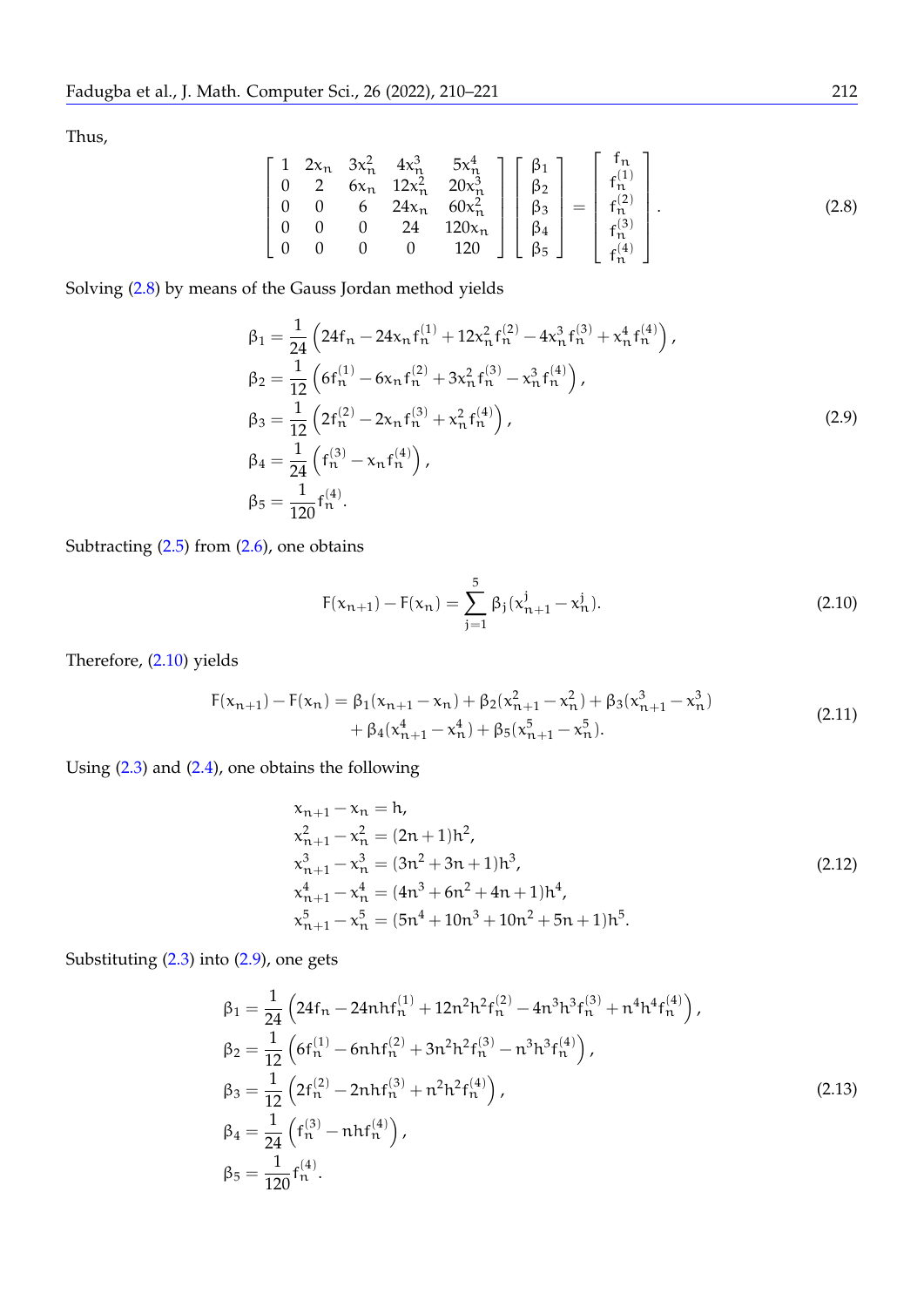Since one-step numerical method shall be derived, then let

<span id="page-3-1"></span>
$$
y_{n+1} - y_n \equiv F(x_{n+1}) - F(x_n).
$$
 (2.14)

Substituting [\(2.11\)](#page-2-3), [\(2.12\)](#page-2-4), and [\(2.13\)](#page-2-5) into [\(2.14\)](#page-3-1), yields

$$
y_{n+1} - y_n = \frac{h}{24} \left( 24f_n - 24nh f_n^{(1)} + 12n^2h^2f_n^{(2)} - 4n^3h^3f_n^{(3)} + n^4h^4f_n^{(4)} \right),
$$
  
+ 
$$
\frac{h^2}{12} \left( 6f_n^{(1)} - 6nhf_n^{(2)} + 3n^2h^2f_n^{(3)} - n^3h^3f_n^{(4)} \right) (2n+1),
$$
  
+ 
$$
\frac{h^3}{12} \left( 2f_n^{(2)} - 2nhf_n^{(3)} + n^2h^2f_n^{(4)} \right) (3n^2 + 3n + 1),
$$
  
+ 
$$
\frac{h^4}{24} \left( f_n^{(3)} - nhf_n^{(4)} \right) (4n^3 + 6n^2 + 4n + 1),
$$
  
+ 
$$
\frac{h^5}{120} f_n^{(4)} (5n^4 + 10n^3 + 10n^2 + 5n + 1).
$$

<span id="page-3-5"></span>Setting

$$
S_{1} = \frac{1}{2} \left( 24f_{n} - 24nh f_{n}^{(1)} + 12n^{2}h^{2}f_{n}^{(2)} - 4n^{3}h^{3}f_{n}^{(3)} + n^{4}h^{4}f_{n}^{(4)} \right),
$$
  
\n
$$
S_{2} = h \left( 6f_{n}^{(1)} - 6nh f_{n}^{(2)} + 3n^{2}h^{2}f_{n}^{(3)} - n^{3}h^{3}f_{n}^{(4)} \right) (2n + 1),
$$
  
\n
$$
S_{3} = h^{2} \left( 2f_{n}^{(2)} - 2nh f_{n}^{(3)} + n^{2}h^{2}f_{n}^{(4)} \right) (3n^{2} + 3n + 1),
$$
  
\n
$$
S_{4} = \frac{h^{3}}{2} \left( f_{n}^{(3)} - nh f_{n}^{(4)} \right) (4n^{3} + 6n^{2} + 4n + 1),
$$
  
\n
$$
S_{5} = \frac{h^{4}}{10} f_{n}^{(4)} (5n^{4} + 10n^{3} + 10n^{2} + 5n + 1),
$$
  
\n(2.15)

<span id="page-3-2"></span>therefore,

$$
y_{n+1} = y_n + \frac{h}{12}(S_1 + S_2 + S_3 + S_4 + S_5).
$$
 (2.16)

Equation [\(2.16\)](#page-3-2) is the newly proposed scheme.

## <span id="page-3-0"></span>**3. Analysis of the properties of the proposed scheme**

*3.1. Order of accuracy of the proposed scheme*

Consider the Taylor's series expansion of the form

$$
y(x_n + h) = y(x_n) + hf(x_n, y(x_n)) + \frac{h^2}{2}f^{(1)}(x_n, y(x_n)) + \frac{h^3}{3!}f^{(2)}(x_n, y(x_n)) + \frac{h^4}{4!}f^{(3)}(x_n, y(x_n)) + \frac{h^5}{5!}f^{(4)}(x_n, y(x_n)) + O(h^6).
$$
\n(3.1)

The local truncation error for the proposed scheme is given by

<span id="page-3-6"></span><span id="page-3-4"></span><span id="page-3-3"></span>
$$
\tau_{n+1} = y(x_n + h) - y_{n+1}.
$$
\n(3.2)

Substituting  $(2.16)$  and  $(3.1)$  into  $(3.2)$  yields

$$
\tau_{n+1} = y(x_n) + h f(x_n, y(x_n)) + \frac{h^2}{2} f^{(1)}(x_n, y(x_n)) + \frac{h^3}{3!} f^{(2)}(x_n, y(x_n)) + \frac{h^4}{4!} f^{(3)}(x_n, y(x_n)) + \frac{h^5}{5!} f^{(4)}(x_n, y(x_n)) + O(h^6) - y_n - \frac{h}{12}(S_1 + S_2 + S_3 + S_4 + S_5)
$$
\n(3.3)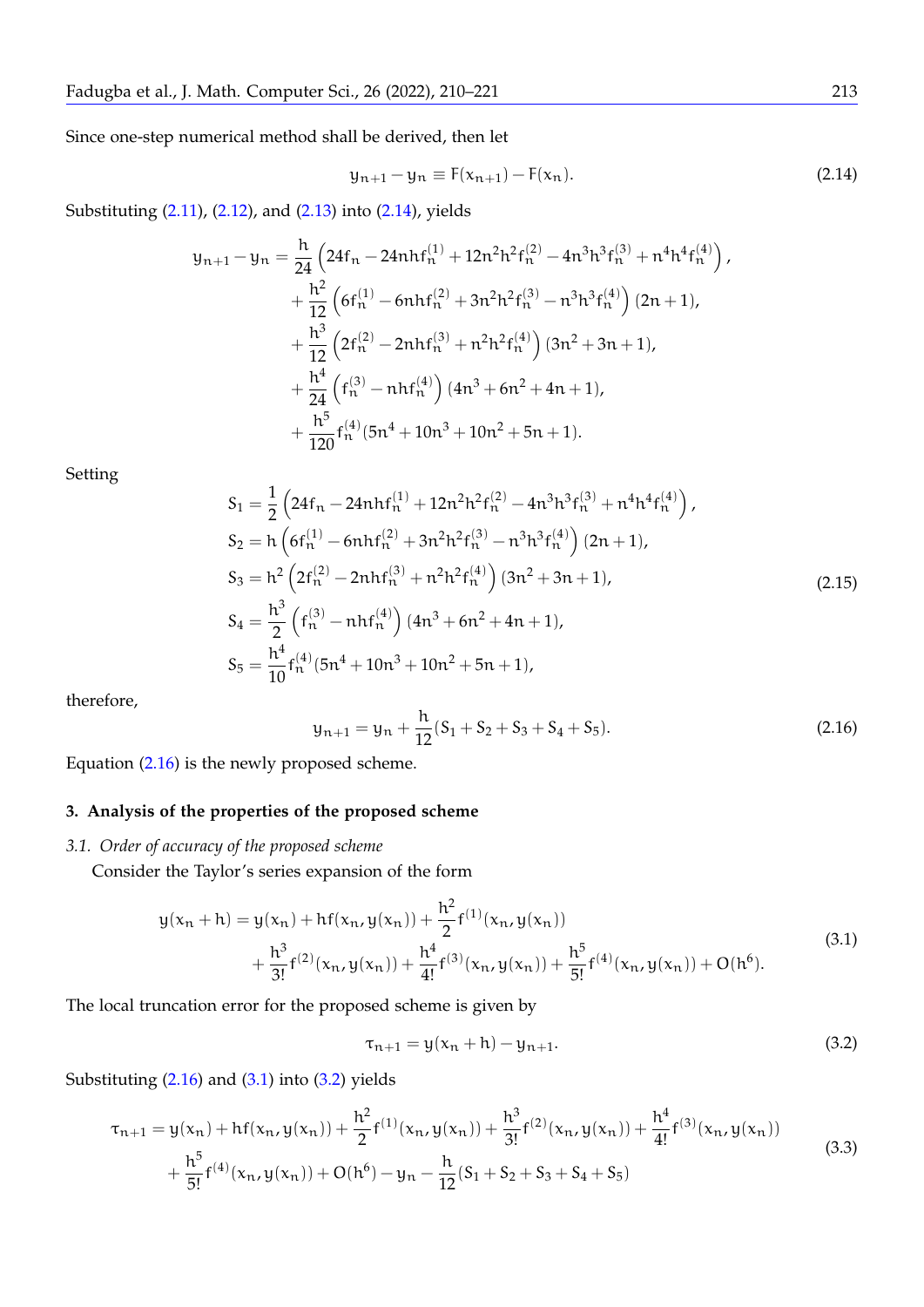with  $S_1$ ,  $S_2$ ,  $S_3$ ,  $S_4$ ,  $S_5$  given by [\(2.15\)](#page-3-5). Solving further, [\(3.3\)](#page-3-6) becomes

$$
\tau_{n+1} = y(x_n) + hf(x_n, y(x_n)) + \frac{h^2}{2} f^{(1)}(x_n, y(x_n)) \n+ \frac{h^3}{3!} f^{(2)}(x_n, y(x_n)) + \frac{h^4}{4!} f^{(3)}(x_n, y(x_n)) + \frac{h^5}{5!} f^{(4)}(x_n, y(x_n)) + O(h^6) \n- \left[ y_n + \frac{h}{5!} \left( 120f_n + 60hf_n^{(1)} + 20h^2f_n^{(2)} + 5h^3f_n^{(3)} + h^4f_n^{(4)} \right) \right].
$$

By means of the localizing assumptions, the terms up to  $h^5$  have been cancelled, thus

<span id="page-4-0"></span>
$$
\tau_{n+1} = O(h^6). \tag{3.4}
$$

Equation [\(3.4\)](#page-4-0) shows that the order of accuracy of the proposed scheme is 5.

#### <span id="page-4-8"></span>*3.2. Consistency property of the proposed scheme*

According to [\[12\]](#page-11-6), a numerical method is said to be consistent if it has at least order  $p = 1$ . It is clearly seen from [\(3.4\)](#page-4-0) that the proposed scheme is consistent since

a. it has an order of accuracy of  $p = 5$ ;

b. 
$$
\lim_{h \to 0} \frac{\tau_{n+1}}{h} = \lim_{h \to 0} \left[ \frac{(h^7)}{h} \right] = 0;
$$

c. the increment function  $\phi(x_n, y_n; 0) = f_n = f(x_n, y_n)$ .

#### <span id="page-4-9"></span>*3.3. Stability property of the proposed scheme*

A method is said to be numerically stable if it is capable of damping out small fluctuation carried out in input data [\[14\]](#page-11-7). To discuss the stability of the proposed scheme, consider the IVP of the form

<span id="page-4-1"></span>
$$
y' = ry, y(0) = 1,
$$

whose exact solution is given by

$$
y(x) = \exp(rx), \quad r < 0,\tag{3.5}
$$

where r is a complex constant. Expanding [\(3.5\)](#page-4-1) at the point  $x = x_{n+1}$  and using the fact that  $h =$  $x_{n+1} - x_n$ , one obtains

<span id="page-4-3"></span>
$$
y(x_{n+1}) = \exp(rx_{n+1}) = \exp(rx_n) \cdot \exp(rh) = y(x_n) \exp(rh).
$$
 (3.6)

Using the proposed scheme [\(2.16\)](#page-3-2), the numerical approximation is obtained as

$$
y_{n+1} = y_n \left[ 1 + \frac{h}{120} \left( 120r + 60r^2h + 20r^3h^2 + 5r^4h^3 + r^5h^4 \right) \right].
$$
 (3.7)

<span id="page-4-5"></span>Setting

<span id="page-4-4"></span>
$$
\zeta = \left[1 + \frac{h}{120} \left(120r + 60r^2h + 20r^3h^2 + 5r^4h^3 + r^5h^4\right)\right],\tag{3.8}
$$

equation [\(3.7\)](#page-4-2) becomes

<span id="page-4-2"></span>
$$
y_{n+1} = \zeta y_n. \tag{3.9}
$$

Comparing  $(3.6)$  and  $(3.9)$ , it is clearly seen that  $(3.8)$  is the sixth-term of the series expansion of exp(rh). Hence, the stability of the proposed scheme requires that

<span id="page-4-6"></span>
$$
\|\zeta\| < 1. \tag{3.10}
$$

<span id="page-4-7"></span>Also, setting  $z = rh$  in [\(3.8\)](#page-4-5) and simplifying further, the region of stability of the proposed scheme satisfies

$$
\zeta = \left[1 + \frac{1}{120} \left(120z + 60z^2 + 20z^3 + 5z^4 + z^5\right)\right].\tag{3.11}
$$

Equations [\(3.10\)](#page-4-6) and [\(3.11\)](#page-4-7) show that the proposed fifth order scheme is stable. The stability region of the proposed scheme is plotted in the Figure [1.](#page-5-1)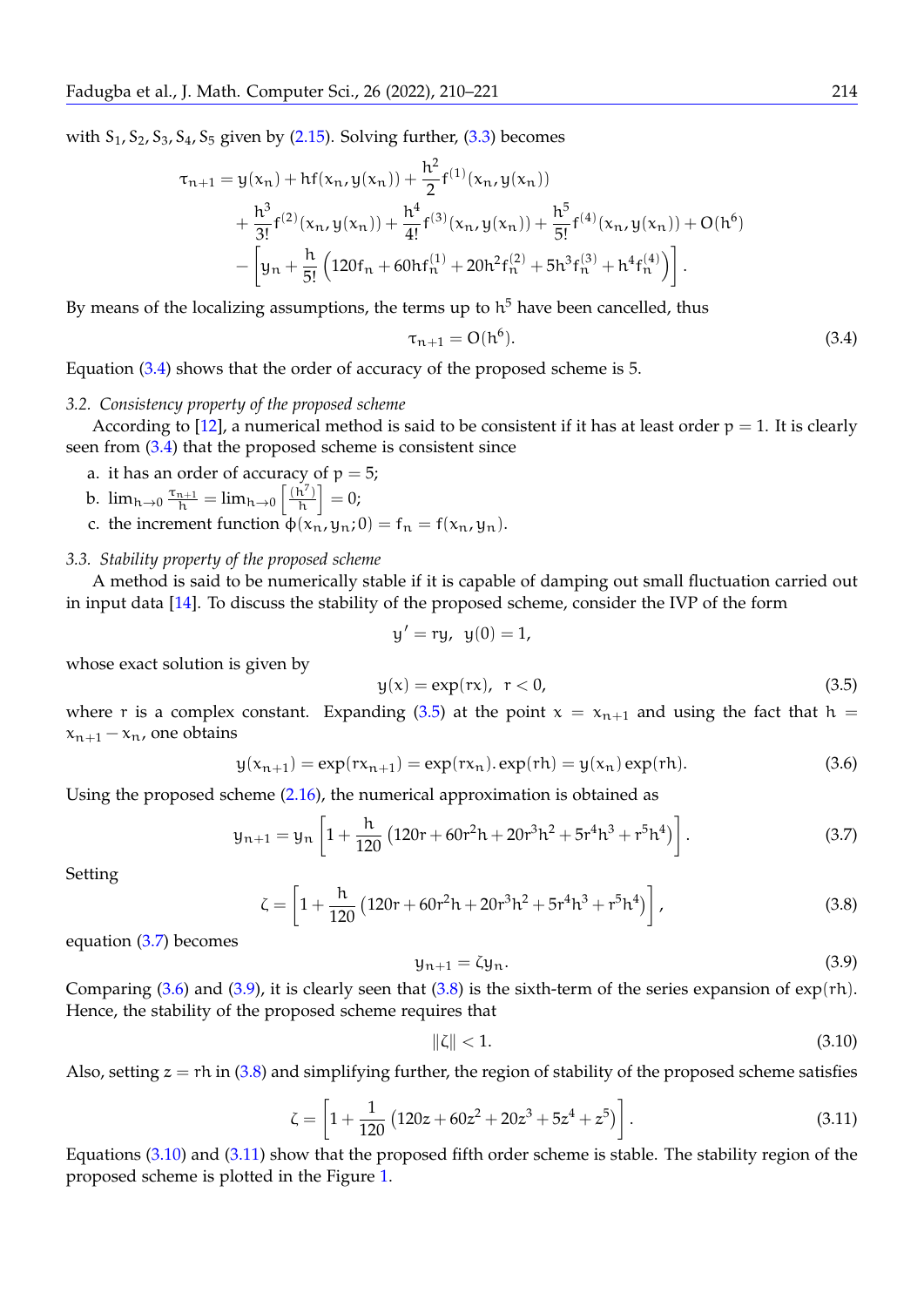

<span id="page-5-1"></span>Figure 1: Stability region for the proposed scheme (unshaded).

## *3.4. Convergence property of the proposed scheme*

The convergence of the proposed scheme is given by the following result.

**Theorem 3.1.** *Given any well-posed initial value problem, then the proposed scheme is convergent, since it satisfies the following conditions:*

- *a. consistency;*
- *b. stability.*

## <span id="page-5-0"></span>**4. Numerical examples and discussion of results**

This section presents some numerical experiments and discussion of results.

*4.1. Numerical examples*

Consider the following IVPs with their exact solutions.

<span id="page-5-5"></span><span id="page-5-4"></span><span id="page-5-2"></span>**Problem 4.1.**  $\frac{dy}{dx} = y$ ,  $y(0) = 1, 0 \le x \le 1$ ,  $y(x) = exp(x)$ . **Problem 4.2.**  $\frac{dy}{dx} = 2y$ ,  $y(0) = 2$ ,  $0 \le x \le 1$ ,  $y(x) = 2 \exp(2x)$ . **Problem 4.3.**  $\frac{dy}{dx} = 1 + x - y$ ,  $y(0) = 0, 0 \le x \le 1$ ,  $y(x) = x$ . **Problem 4.4.**  $\frac{dy}{dx} = y^2$ ,  $y(0) = 1, 0 \le x \le 0.9$ ,  $y(x) = \frac{1}{1-x}$ . **Problem 4.5.**  $\frac{dy}{dx} = -y$ ,  $y(0) = 1, 0 \le x \le 1$ ,  $y(x) = \exp(-x)$ .

<span id="page-5-6"></span><span id="page-5-3"></span>The results generated via the proposed scheme against exact solution for Problems 1-5 were displayed in Figures [2,](#page-6-0) [4,](#page-6-1) [6,](#page-7-0) [8,](#page-8-0) and [10,](#page-8-1) respectively. The Absolute relative errors generated via the proposed scheme are plotted in Figures [3,](#page-6-2) [5,](#page-7-1) [7,](#page-7-2) [9,](#page-8-2) and [11,](#page-9-0) respectively. By varying the step length h, the Maximum Absolute Relative Errors (MABRE) on [a, b] defined by MABRE=  $max_{a \leq x \leq b} |y(x_{n+1}) - y_{n+1}|$ , Absolute Relative Errors (ABRE) at  $x = b$  defined by ABRE=  $|y(b) - y_N|$ , and  $\ell^2$ -error norm defined by  $\ell^2 = \sqrt{\sum_{n=0}^{N-1} |y(x_{n+1} - y_{n+1})|^2}$  for the Problems [4.1-](#page-5-2)[4.5,](#page-5-3) were presented in Tables [1,](#page-9-1) [2,](#page-9-2) [3,](#page-9-3) [4,](#page-9-4) and [5,](#page-10-6) respectively.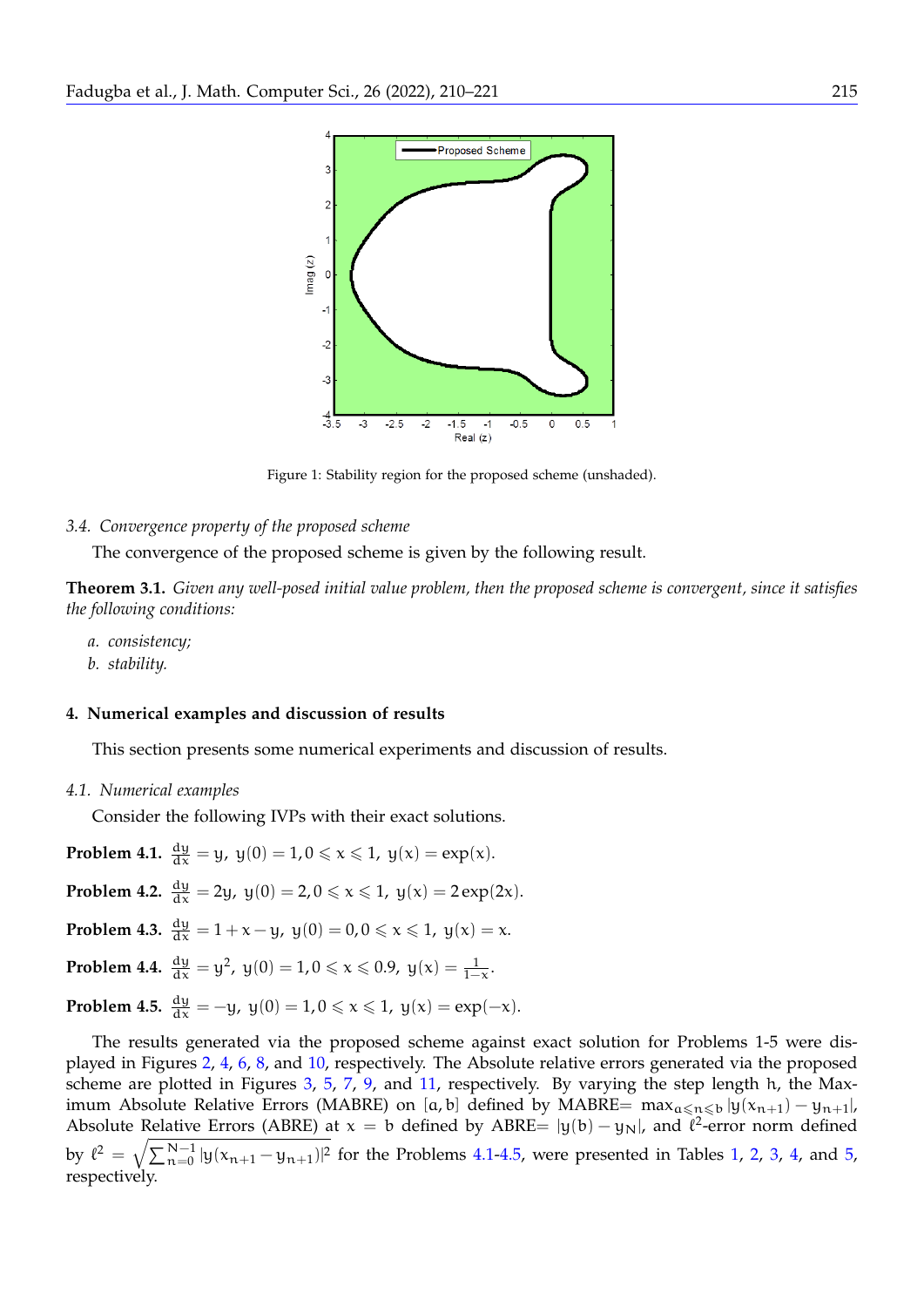

<span id="page-6-0"></span>Figure 2: The results generated via the proposed scheme against exact solution for problem [4.1.](#page-5-2)



Figure 3: Absolute relative error generated via the proposed scheme for Problem [4.1.](#page-5-2)

<span id="page-6-2"></span>

<span id="page-6-1"></span>Figure 4: The results generated via the proposed scheme against exact solution for Problem [4.2.](#page-5-4)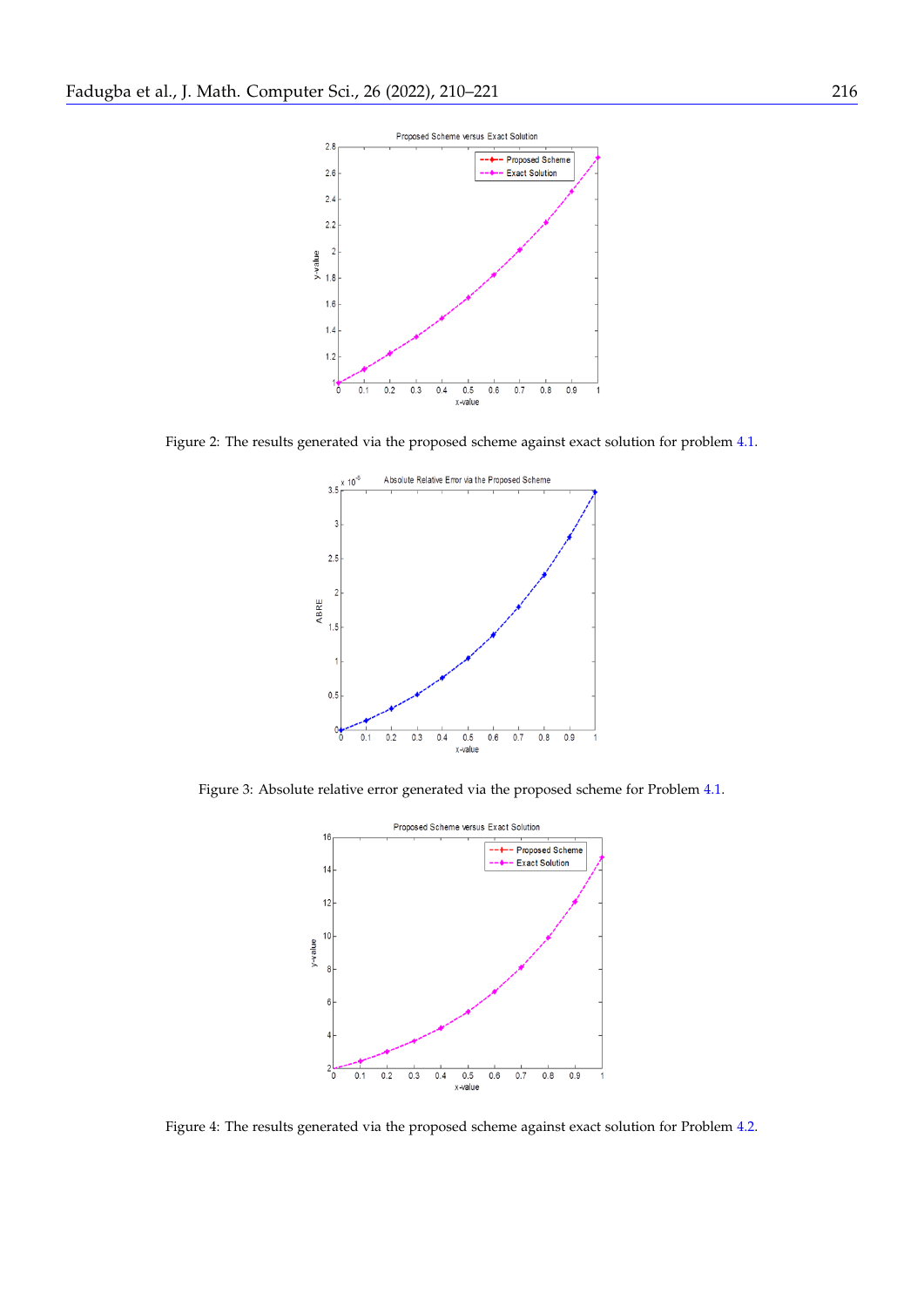

Figure 5: Absolute relative error generated via the proposed scheme for Problem [4.2.](#page-5-4)

<span id="page-7-1"></span>

<span id="page-7-0"></span>Figure 6: The results generated via the proposed scheme against exact solution for Problem [4.3.](#page-5-5)



<span id="page-7-2"></span>Figure 7: Absolute relative error generated via the proposed scheme for Problem [4.3.](#page-5-5)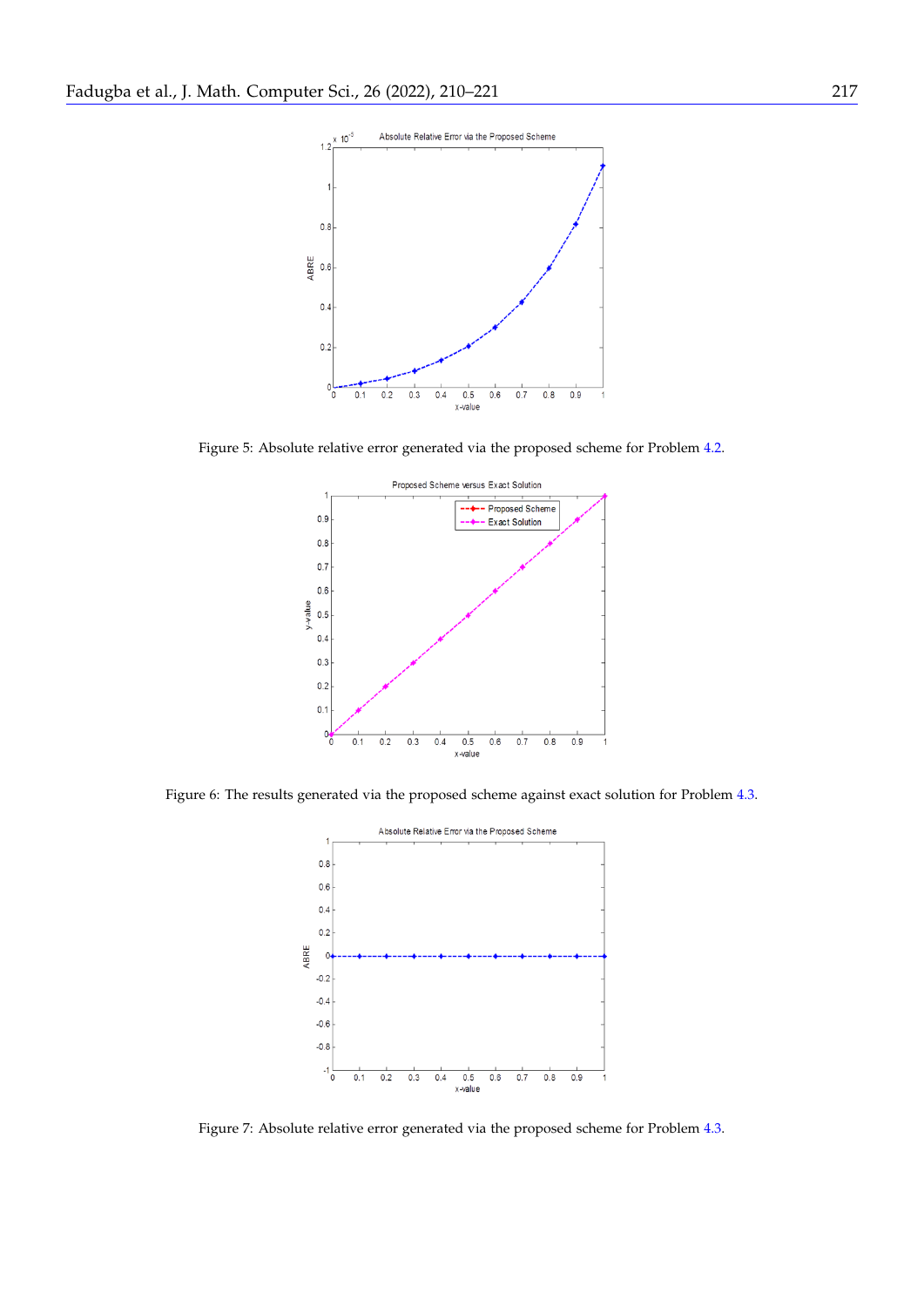

<span id="page-8-0"></span>Figure 8: The results generated via the proposed scheme against exact solution for Problem [4.4.](#page-5-6)



Figure 9: Absolute relative error generated via the proposed scheme for Problem [4.4.](#page-5-6)

<span id="page-8-2"></span>

<span id="page-8-1"></span>Figure 10: The results generated via the proposed scheme against exact solution for Problem [4.5.](#page-5-3)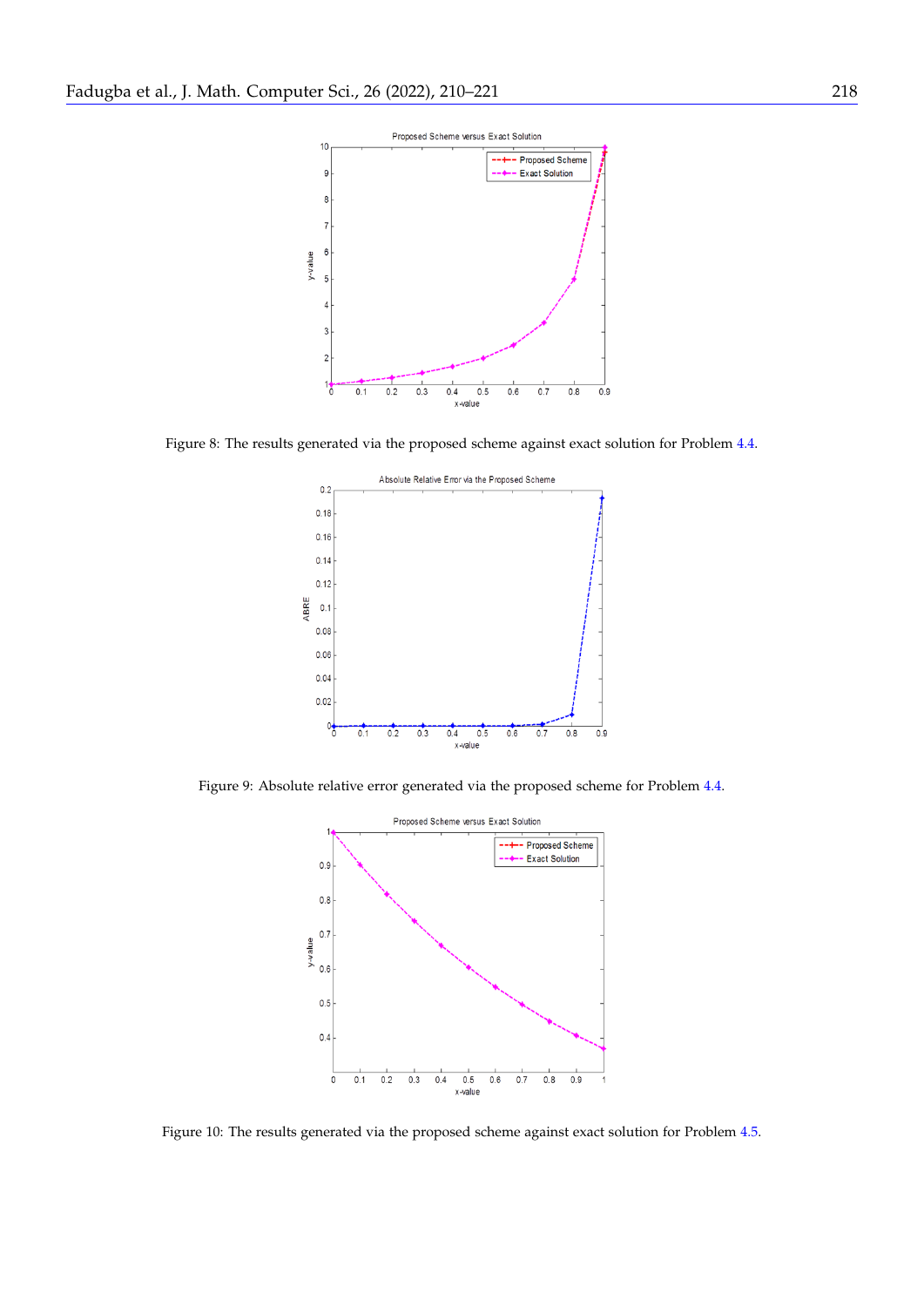

Figure 11: Absolute relative error generated via the proposed scheme for Problem [4.5.](#page-5-3)

<span id="page-9-1"></span><span id="page-9-0"></span>Table 1: Errors with varying step length values for problem [4.1.](#page-5-2)

| h.     |          | MABRE ABRE at $x = 1$ $\ell^2$ -error norm |          |
|--------|----------|--------------------------------------------|----------|
| 0.1    | 3.47E-08 | 3.47E-08                                   | 5.69E-08 |
| 0.01   |          |                                            |          |
| 0.001  |          |                                            |          |
| 0.0001 |          |                                            |          |

<span id="page-9-2"></span>

|        | MABRE    | ABRE at $x = 1$ $\ell^2$ -error norm |          |
|--------|----------|--------------------------------------|----------|
| 0.1    | 1.11E-05 | 1.11E-05                             | 1.61E-05 |
| 0.01   | 1.00E-10 | 1.00E-10                             | 5.48E-10 |
| 0.001  |          |                                      |          |
| 0.0001 |          |                                      |          |

<span id="page-9-3"></span>Table 3: Errors with varying step length values for problem [4.3.](#page-5-5)

|        | MABRE ABRE at $x = 1$ $\ell^2$ -error norm |  |
|--------|--------------------------------------------|--|
| 0.1    |                                            |  |
| 0.01   |                                            |  |
| 0.001  |                                            |  |
| 0.0001 |                                            |  |

<span id="page-9-4"></span>Table 4: Errors with varying step length values for problem [4.4.](#page-5-6)

| h.     | <b>MABRE</b> | ABRE at $x = 1$ | $\ell^2$ -error norm |
|--------|--------------|-----------------|----------------------|
| 0.1    | 0.193049567  | 0.193049567     | 0.193304442          |
| 0.01   | 1.89E-05     | 1.89E-05        | 2.35E-05             |
| 0.001  | 2.00E-09     | 2.00E-09        | 7.62E-10             |
| 0.0001 |              |                 |                      |
|        |              |                 |                      |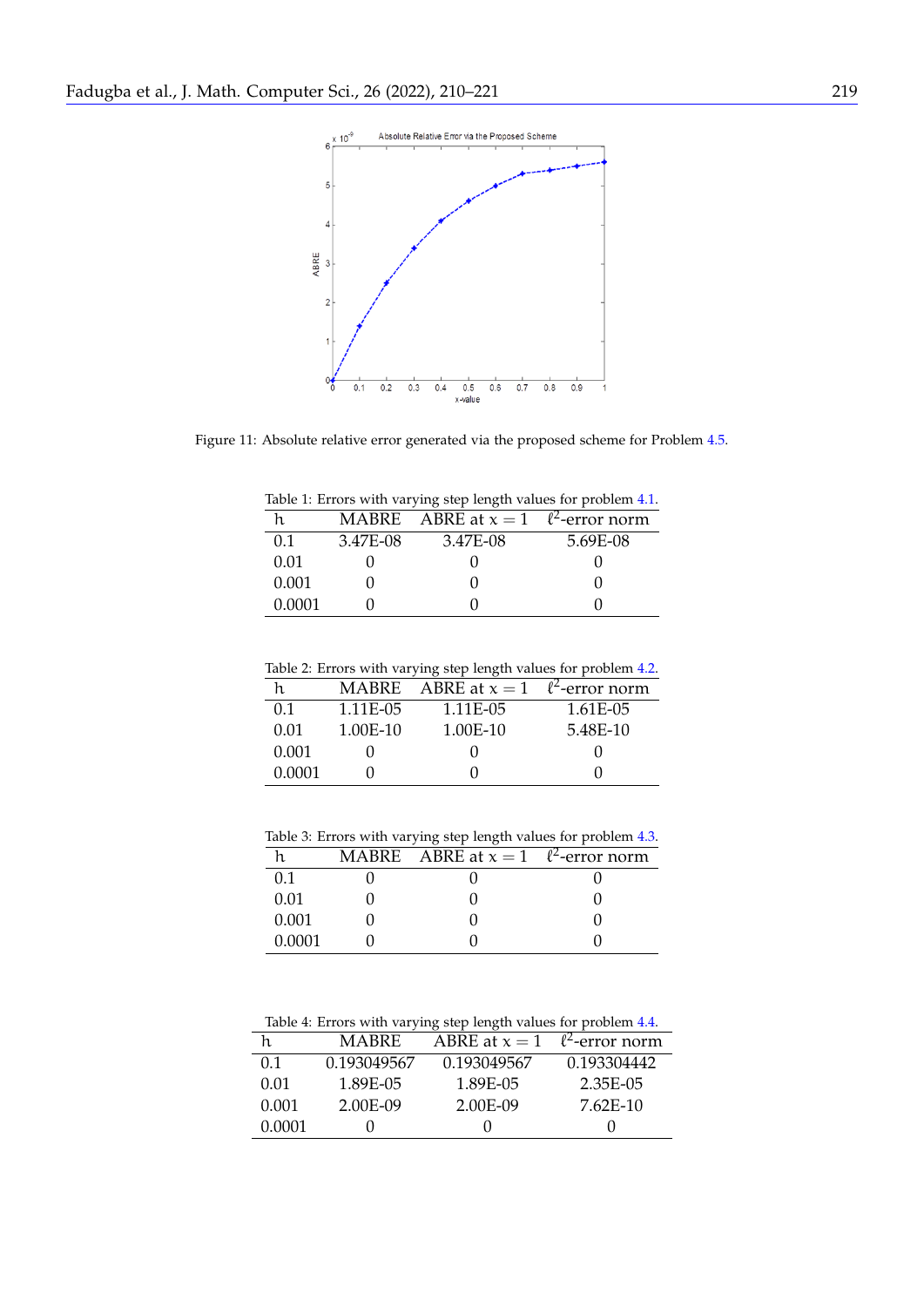<span id="page-10-6"></span>

| $\mu$ and $\sigma$ . Extends when you you can be a produced that $\mu$ . |          |                                      |          |
|--------------------------------------------------------------------------|----------|--------------------------------------|----------|
| h.                                                                       | MABRE    | ABRE at $x = 1$ $\ell^2$ -error norm |          |
| 0.1                                                                      | 5.60E-09 | 5.60E-09                             | 1.42E-08 |
| 0.01                                                                     |          |                                      |          |
| 0.001                                                                    |          |                                      |          |
| 0.0001                                                                   |          |                                      |          |

Table 5: Errors with varying step length values for problem [4.5.](#page-5-3)

#### *4.2. Discussion of Results*

It is observed from Figures [2,](#page-6-0) [4,](#page-6-1) [6,](#page-7-0) [8,](#page-8-0) and [10](#page-8-1) that the results generated via the proposed scheme agrees with that of the exact solution. It is also observed from Figures [3,](#page-6-2) [5,](#page-7-1) [7,](#page-7-2) [9,](#page-8-2) and [11,](#page-9-0) that the proposed scheme follows the exact solution curve more elegantly as shown by the absolute relative error curves. Tables [1,](#page-9-1) [2,](#page-9-2) [3,](#page-9-3) [4,](#page-9-4) and [5](#page-10-6) show values of the MABRE on [a, b], ABRE at  $x = b$ , and  $\ell^2$ -error norm generated via the proposed scheme for Problems [4.1](#page-5-2)[-4.5,](#page-5-3) respectively by varying the step length h. It is observed from Tables [1-](#page-9-1)[5](#page-10-6) that the proposed scheme performs excellently and yields smaller error for every decreasing step length, h. It is also observed from Tables [1,](#page-9-1) [2,](#page-9-2) [3,](#page-9-3) [4,](#page-9-4) and [5](#page-10-6) that the fifth order accuracy/convergence of the proposed scheme has been confirmed when applied on Problems [4.1-](#page-5-2)[4.5](#page-5-3) with the step length h having a first order decrease in its magnitude, that is  $h = 0.1, 0.01, 0.001, 0.0001$ . It is clearly seen in the Tables [1,](#page-9-1) [2,](#page-9-2) [3,](#page-9-3) [4,](#page-9-4) and [5](#page-10-6) for every one-order decrease in h, there are five-order decrease in the magnitude of the computed errors (MABRE, ABRE, and  $\ell^2$ -error norm).

## <span id="page-10-5"></span>**5. Conclusion**

In this paper, a proposed scheme has been developed and analyzed to solve IVPs. The properties of the proposed scheme have been analyzed. Also the error analysis of the scheme in terms of MABRE, ABRE, and  $\ell^2$ -error norm have been examined. Five numerical examples were solved successfully by using the proposed scheme. The results generated via the scheme compare favorably with the exact solution. Furthermore, the error curves show that the proposed scheme follows the exact solution curves more elegantly. Moreover, it is observed that the proposed scheme converges faster to the exact solution for every one-order decrease in h. Also, it is observed that the proposed scheme is consistent, stable and has accuracy of order five. Hence, it can be concluded that the proposed scheme is a good approach to be included in the class of the explicit linear methods for the solution of IVPs in ODEs. Finally, the results were carried out via MATLAB R2014a, Version: 8.3.0.552, 32 bit (win 32) in double precision.

#### **Acknowledgment**

All helpful comments of the anonymous referees are appreciated by the authors.

## **References**

- <span id="page-10-2"></span>[1] J. C. Butcher, *Numerical methods for ordinary differential equations*[, Third Ed., John Wiley & Sons, Chichester, \(2016\).](https://doi.org/10.1002/9781119121534) [1](#page-0-0)
- [2] S. E. Fadugba, *[An examination of the accuracy and zero stability of the explicit linear two-step method for initial value](https://www.isroset.org/journal/IJSRMSS/full_paper_view.php?paper_id=1933) [problems \(IVPs\) in ordinary differential equations \(ODEs\)](https://www.isroset.org/journal/IJSRMSS/full_paper_view.php?paper_id=1933)*, Int. J. Sci. Res. Math. Stat. Sci., **7** (2020), 28–32.
- <span id="page-10-3"></span>[3] S. E. Fadugba, *[Development of an improved num erical integration method via the transcendental function of exponential](https://www.tandfonline.com/doi/abs/10.1080/09720502.2020.1747196) form*[, J. Interdiscip. Math.,](https://www.tandfonline.com/doi/abs/10.1080/09720502.2020.1747196) **23** (2020), 1347–1356. [1](#page-0-0)
- <span id="page-10-0"></span>[4] S. E. Fadugba, B. Falodun, *[Development of a new one-step scheme for the solution of initial value problem \(IVP\) in](http://article.ijotam.org/pdf/10.11648.j.ijtam.20170302.12.pdf) [ordinary differential equations](http://article.ijotam.org/pdf/10.11648.j.ijtam.20170302.12.pdf)*, Int. J. Theor. Appl. Math., **3** (2017), 58–63. [1](#page-0-0)
- <span id="page-10-1"></span>[5] S. E. Fadugba, J. O. Idowu, *[Analysis of the properties of a third order convergence numerical method derived via transcen](http://article.ijamtp.org/pdf/10.11648.j.ijamtp.20190504.11.pdf)dental function of exponential form*[, Int. J. Appl. Math. Theor. Phys.,](http://article.ijamtp.org/pdf/10.11648.j.ijamtp.20190504.11.pdf) **5** (2019), 97–103. [1](#page-0-0)
- <span id="page-10-4"></span>[6] S. E. Fadugba, S. N. Ogunyebi, B. O. Falodun, *[An examination of a second order numerical method for solving initial](https://doi.org/10.46481/jnsps.2020.92) value problems*[, J. Niger. Soc. Phys. Sci.,](https://doi.org/10.46481/jnsps.2020.92) **2** (2020), 120–127. [1](#page-0-0)